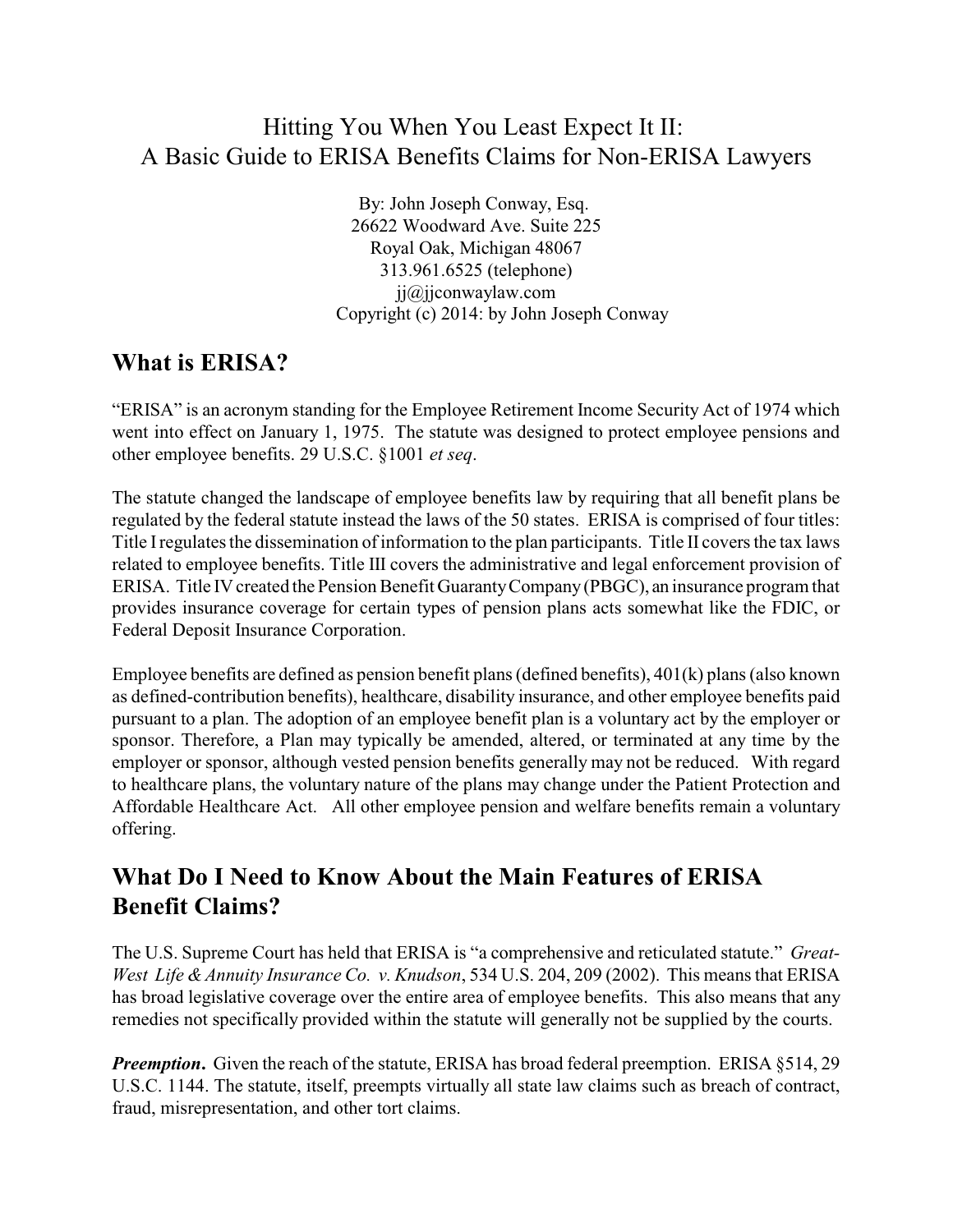There are limited exceptions to ERISA's preemptive effect which appear in the statute's "savings clause." Generally, ERISA will not preempt state laws that regulate securities, banking, or insurance. The statute also does not disturb federal securities and employment laws. As for the insurance savings provision, the insurance law has been interpreted narrowly to mean that it must be a law that regulates the risk allocation feature of state insurance law. ERISA,  $\S$  514(b)(2).

*The Employer Must Be A Private Entity.* ERISA does not apply to any employee benefits provided by governmental and public employers or churches. ERISA, §4, 29 U.S.C. 1003.

**There Must Be A Plan.** ERISA covers only benefits provided pursuant to a Plan sponsored and maintained by an employer or other Plan sponsor. In other words, sometimes an employer will allow a company to sell "group" benefits to employees and the employer may simply collect the payment for those benefits through payroll deductions but does not intend to offer the benefits to the employees. In such cases, the benefits may be exempt from the application of the ERISA statute. This depends on the facts of the case and whether the benefits fall within ERISA's "safe harbor" provisions.

*There Must Be An Entitlement to the Benefit or to a Future Benefit.* In an ERISA case, the claimant must be a "participant" in the plan. That is, an individual must have standing to demonstrate an entitlement to a promised benefit, or the future entitlement to a benefit in order to request documents and pursue claims against the Plan.

# **If I am Representing an ERISA Claimant, What Do I Need to Do?**

The initial determination is whether the benefit is actually subject to ERISA. That is, does the entitlement to the benefit come from a Plan sponsored and maintained by the employer or other sponsor for the benefit of the employees? If yes, then here is the proper course of action:

*Ascertain the Name and Address of the Plan Administrator*. The Plan Administrator must be identified. The reason for this is that the Plan Administrator has the duty to provide certain documents to the plan participant. For example, the Plan Administrator must provide the participant or that participant's authorized representative with a summary of all available Plan benefits known as a Summary Plan Description (SPD). The Plan Administrator also must, upon request, produce all contracts that govern the Plan and all other information sufficient to inform participants of the benefits to which they may be entitled and the procedure for acquiring their benefits. The Plan Administrator should be clearly identified in any employee benefits manual, but this is not always so. If the Plan Administrator has not been identified then typically, the "default" administrator is the employer or other entity which sponsored the Plan.

*Request the Plan Documents from the Plan Administrator*. After the identity and address of the Plan Administrator has been ascertained, you should send the Plan Administrator a request for all Plan documents. The request for documents should outline all categories of documents that relate to the Plan with as much specificity as possible. These documents must be provided by the Plan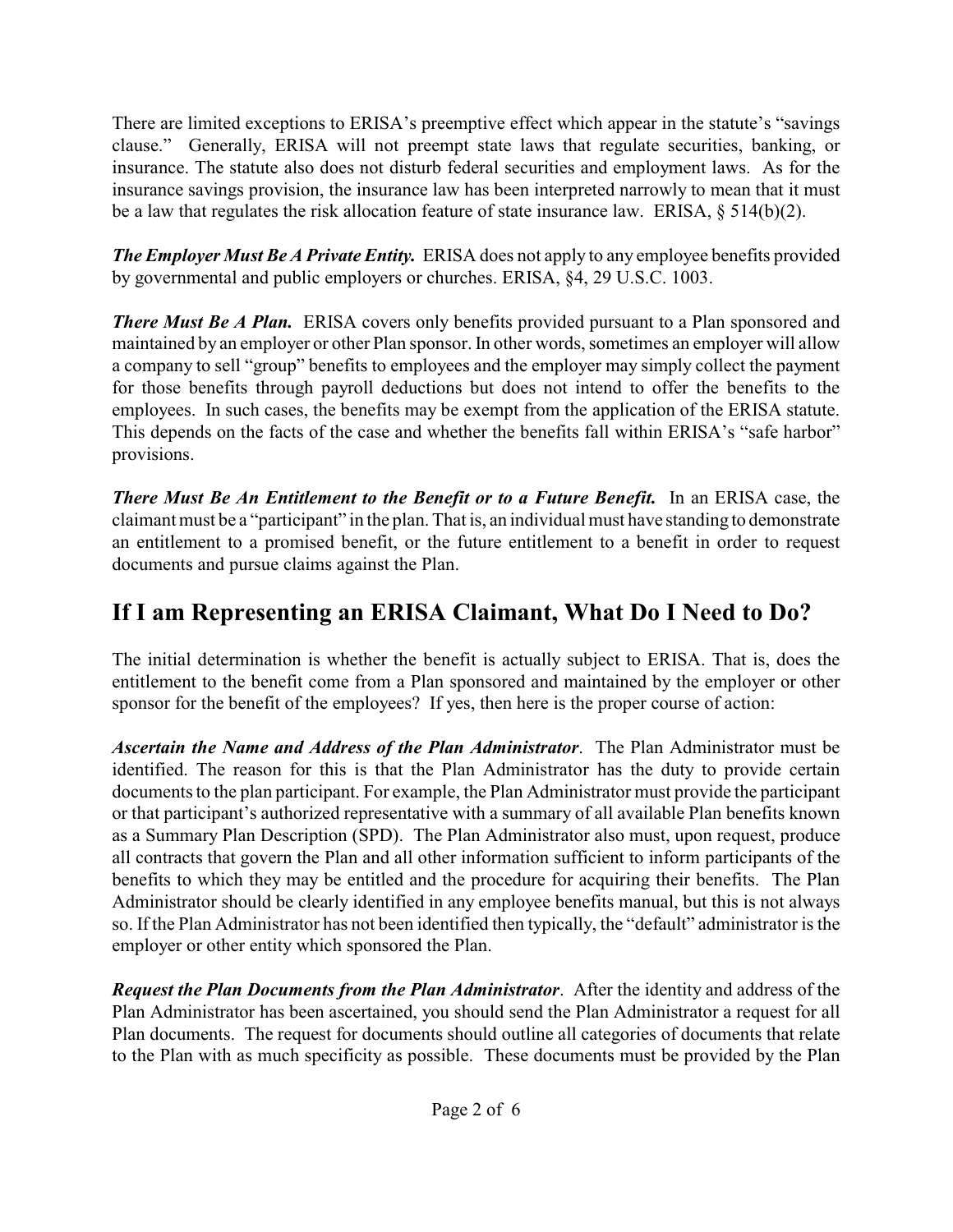Administrator under ERISA §104, 29 U.S.C. §1024. The request should be sent by certified mail and should request, at a minimum, the following,

- A copy of the Plan document;
- A copy of any applicable Summary Plan Descriptions;
- Any insurance agreements, policies, or amendments and any third-party service agreements;
- Any brochures, benefits statements, or individual certificates that have been distributed to participants;
- A summary of all benefits paid to the participant and a written breakdown of all benefits that may be due and owing;
- Any benefit formula, calculation, procedure, worksheet, or similar document setting forth the manner in which eligibility or benefits are determined; and
- Any other documents under which the Plan is administered.

*Calendar the Dates*. Under ERISA, the Plan Administrator must provide the requested documents within (30) days of its receipt of the request. The failure to produce the requested documents may expose the Plan Administrator to per diem penalties of \$110 per day until the documents are actually produced. 29 U.S.C. § 1132(c); 29 C. F. R. § 2575.502c (2003 DOL Regulation increasing the penalty to \$110 per day).

*File a Claim for the Benefit*. The Plan Documents should contain an outline of the procedures for filing a claim for benefits. Typically, the Plan Administrator, the employer, or a third-party administrator must furnish claims forms for either pension or welfare (*i.e.*, healthcare and disability) benefits. The claim is either approved or denied. There are usually time limitations for the filing of a claim for welfare benefits, but not with filing of a claim for the distribution of normal vested retirement benefits.

*Again, Calendar the Dates*. The Department of Labor has issued time limitations for the resolution of claims and appeals depending on the type of claim that is filed. Underthe DOLregulations, claims for health care must be resolved within certain time frames and claims for other types of benefits are to be resolved within certain time frames. There exceptions for more complicated claims. Typically a claim must be resolved in 45, but no more than 120 days.

# **What if the Claim Is Denied?**

*Appeal the Denial* If the claim is denied, in whole or in part, the claimant **must** appeal the adverse determination according to the appeal procedures established by the Plan, itself. This is yet another distinguishing feature of the statute which requires that every employee benefit plan inform the claimant of the precise reasons for the claim denial and set forth a procedure for appealing and reviewing a denied benefit claim. This is not optional, rather it is an absolute condition precedent to bringing litigation. The failure to exhaust the administrative remedies may be grounds for a dismissal with prejudice of the claim in subsequent litigation.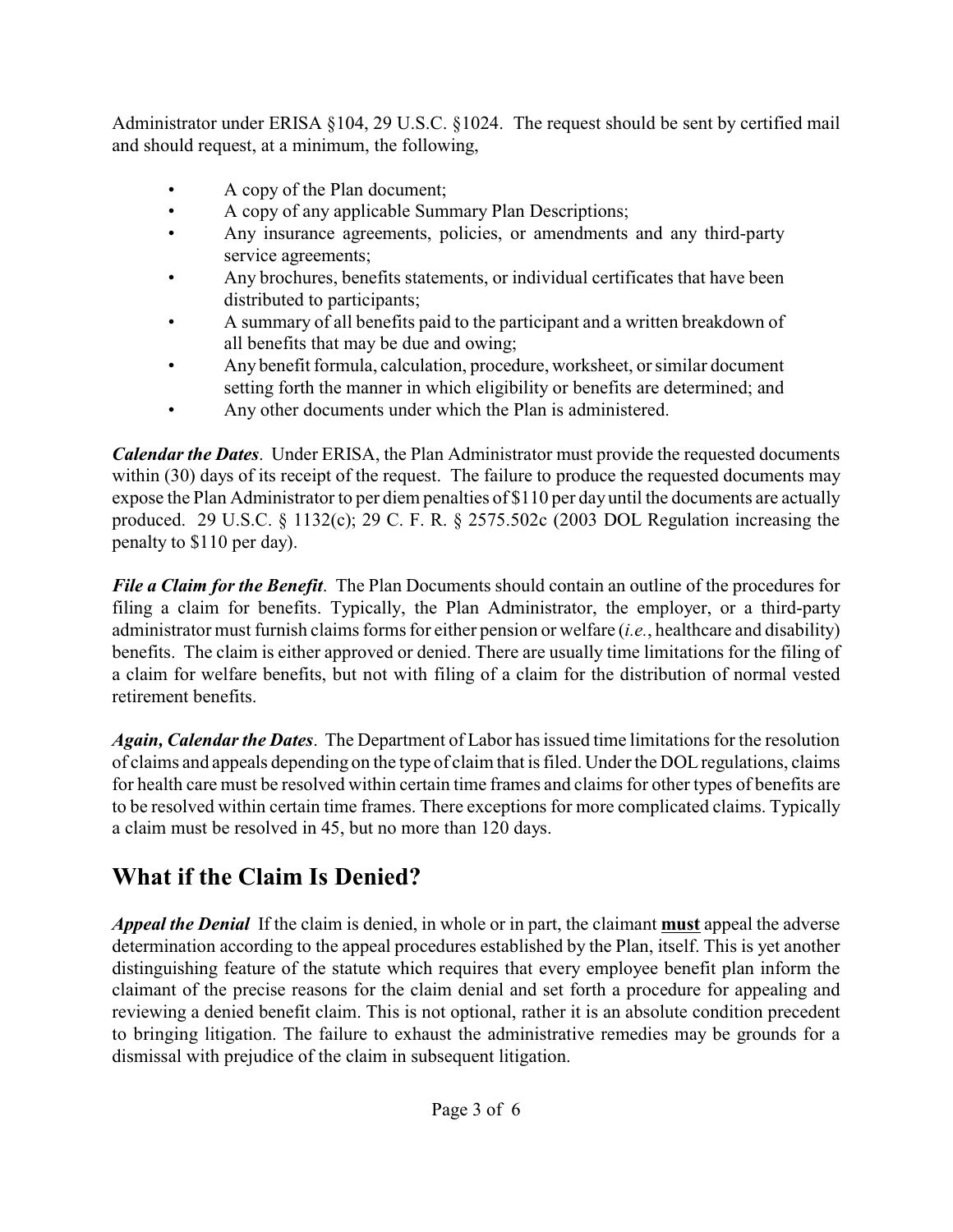*Not Only Should the Claimant Exhaust The Administrative Appeal Remedy, The Appeal Should Be Exhaustive*. The pre-litigation administrative appeal is perhaps the most important feature of an ERISA claim for benefits. The reason for this is that the appeal is, almost without exception, the only evidence that will be admitted in any subsequent legal proceeding. The appeal should contain all supporting documentation, citations to relevant plan provisions, and thorough analysis of whythe claim was incorrectly denied. ERISA, §503, 29 U.S.C. §1133. In litigation, the content of the appeal typically becomes the basis for the lawsuit and the evidence presented to the Plan Administrator is the evidence considered by the court. The court may admit outside evidence in certain instances, but they are narrow, such as to demonstrate a procedural due process violation such as bias.

*Should I File Suit?* If the denial of a claim for benefits is eventually upheld, the claimant must decide whether to actually litigate the claim in court. A claim to recover benefits or enforce the right to benefits may be brought in either state or federal court under ERISA  $\S502(a)(1)(B)$ , 29 U.S.C. §1132(a)(1)(B). Other statutory claims under ERISA must be brought in federal court which has exclusive jurisdiction over them. ERISA, §502(e), 29 U.S.C. §1132(e).

There are two inquiries that should be made prior to filing suit. First, does the Plan vest the Plan Administrator (or its duly authorized administrator) with "discretionary" authority to decide claims and interpret the Plan's terms? If the Plan vests the Administrator with this authority, then the Plan Administrator's decision to deny benefits may be overturned only if it acted in an "arbitrary and capricious" manner. *Firestone Tire and Rubber Co. v. Bruch*, 489 U.S. 101, 115 (1989). The court's review will be constrained by this standard of review which has also been called "the least demanding form of judicial review." *Smith v. Continental Casualty Co.*, 450 F.3d 253, 258-259 (6th Cir. 2006).

If the Plan does not grant the Plan Administrator discretionary authority, then the denial is reviewed *de novo* by a trial court. The reviewing court will decide whether or not the decision to deny benefits was correct. *Hoover v. Provident Life and Accident Ins. Co.*, 290 F.3d 801,808-809 (6th Cir. 2002).

In recent years, the number of claims that are reviewed *de novo* has greatly diminished since vesting the Plan Administrator with discretionary authority is a relatively simple process. At the same time, courts have grown stricter in scrutinizing the handling of benefits claims in the insurance context. *Rochow v. LINA*, 482 F.3d 860 (6th Cir. 2007).

## **When Do We Try the Case Before a Jury?**

There are no jury trials in an ERISA case seeking benefits. *Daniel v. Eaton Corp*., 839 F.3d 263, 267 (6th Cir. 1988). Typically, claims for benefits are resolved by cross-motion practice set forth in the concurring opinion in *Wilkins v. Baptist Healthcare System, Inc*., 150 F.3d 609 (6th Cir. 1998) discussed below.

## **What Happens In Court?**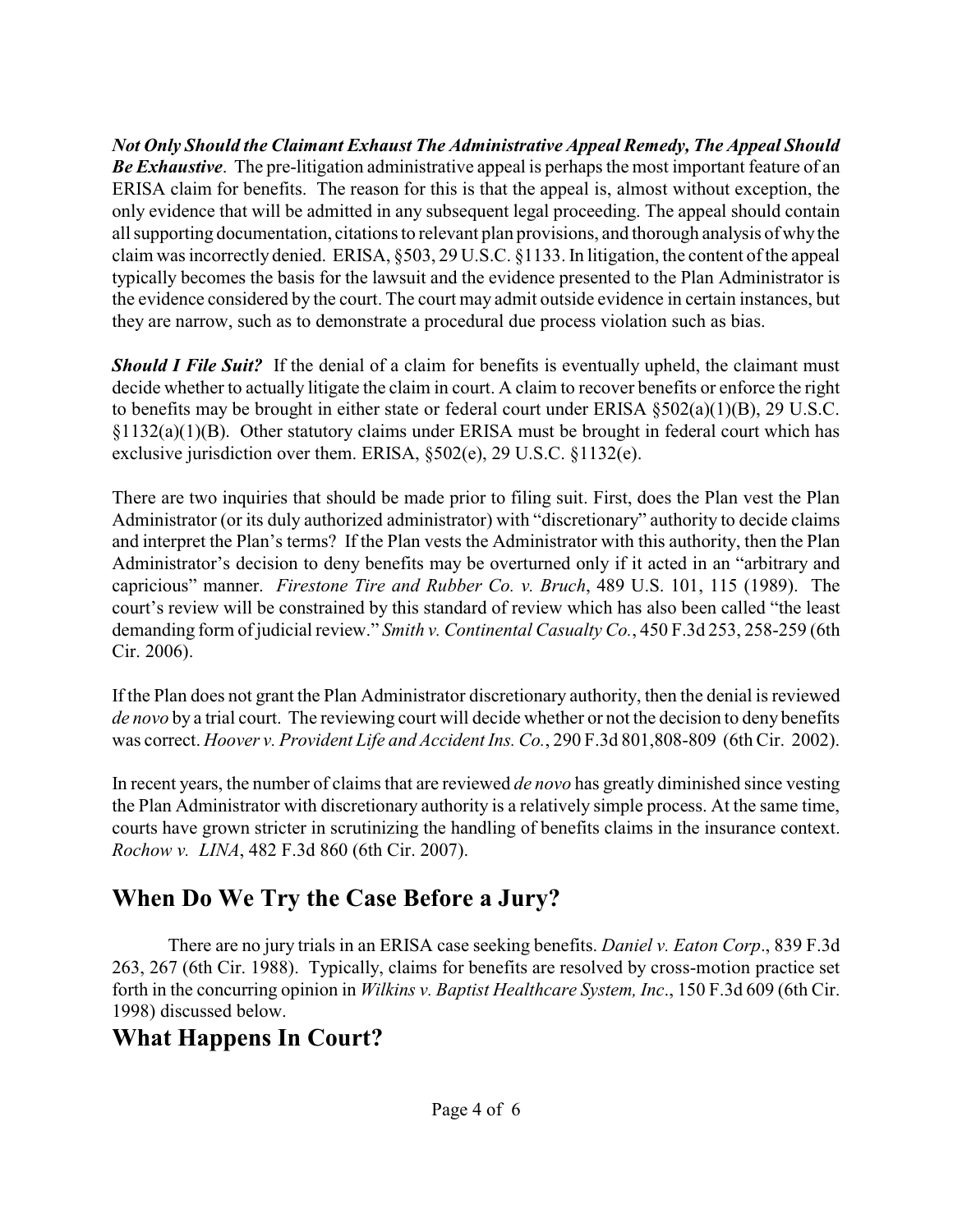*The Case Moves Fast Owing to Relatively Quick Deadlines.* Given the fact that an ERISA claim is decided based on an Administrative Record compiled before the litigation commences, a typical scheduling order will set forth the date for a) the production of the Administrative Record, b) a deadline for filing notices for procedural challenge, and c) a briefing schedule requiring the filing of cross-motions for judgment on the Administrative Record, response briefs, and reply briefs.

It is not unheard of for an ERISA case to be resolved completely within a nine (9) month time frame from the date of filing to the date of judgment. In some courts, this deadline can be as short as six (6) months.

*There is Limited Discovery*. There is limited discovery in ERISA that is available only to make challenges related to procedural due process violations or bias on the part of the Plan Administrator. *Calvert v. Firstar Financial, Inc.*, 409 F.3d 28 (6th Cir. 2005). Typically, written discoveryrequests requesting evidence of such issues as the amount of fees paid to service providers are discoverable and may be used in the presentation of the cross-motions for judgment. Depositions are rare in ERISA benefits cases, although a court may permit them in certain circumstances.

*The Case is Typically Resolved on Cross-Motions for Judgment.* ERISA benefits actions are resolved upon the filing of cross-motions for judgment on the Administrative Record. *Wilkins v. Baptist Healthcare System, Inc*., 150 F.3d 609 (6th Cir. 1998). In some cases, oral argument is not permitted. The entire framework for resolving ERISA claims is akin to handling a summary judgment motion. The main difference is that, in an ERISA case, both sides are moving for judgment on the Administrative Record.

*Other Claims May Be Brought*. There are other claims available to Plan participants, but the available remedies are typically limited. Claims for breach of fiduciary duty or for equitable relief are available, but in those claims equitable relief means just that – no money damages. *Gore v. El Paso Corp.***,** 477 F.3d 833 (6th Cir. 2007). Generally, the claims to recover benefits or enforce one's right to benefits under a Plan provide the best and most useful relief.

*Attorneys Fees, Costs, and Interest***.** Finally, the prevailing party in an ERISA case may file a motion to recover attorneys fees, costs, and interest under 29 U.S.C. §1132(g). Either prevailing party may apply for an award of attorneys fees which are awarded in the court's discretion.